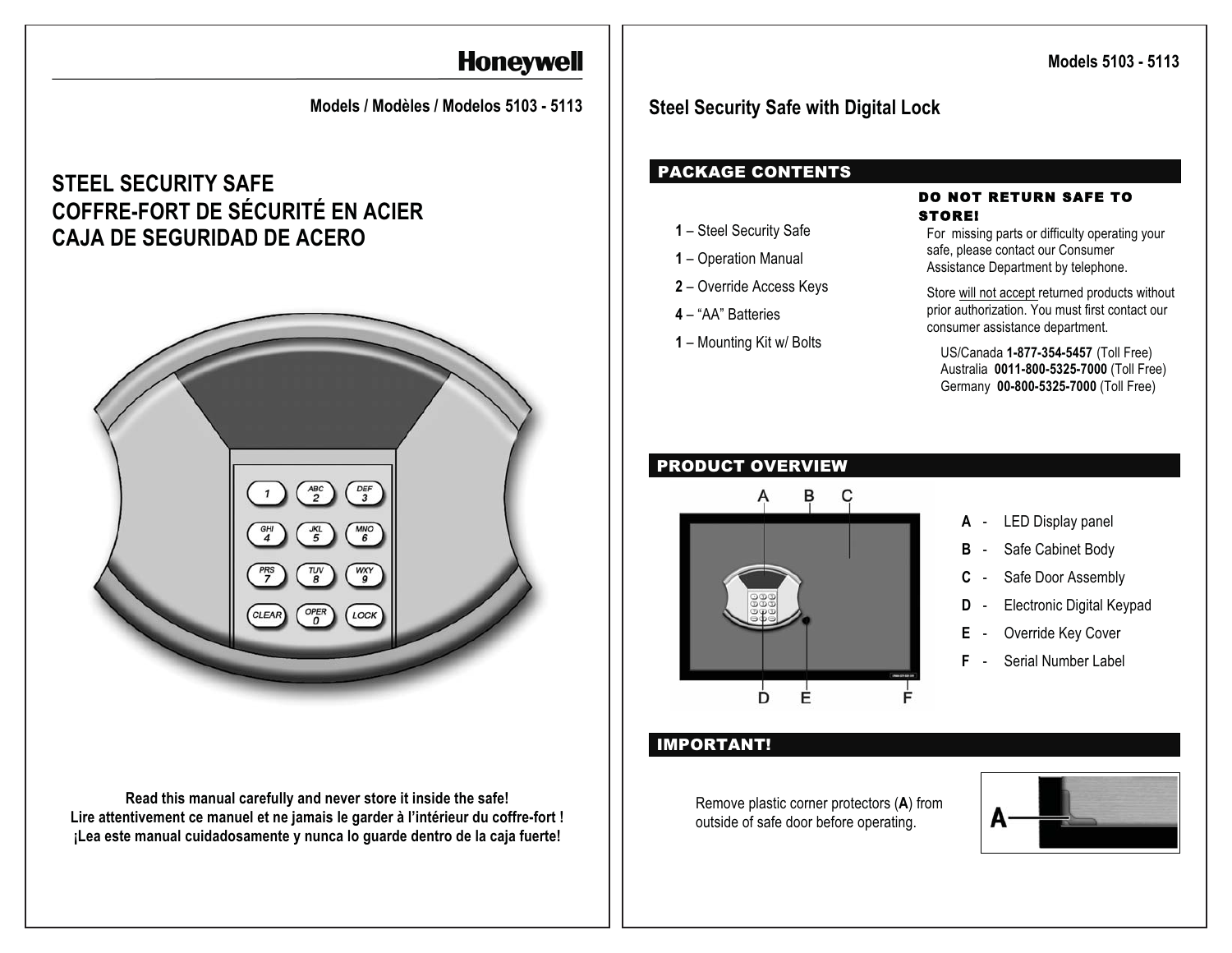## SETUP & OPERATION

#### **STEP 1. INSTALL BATTERIES**

**1.** Open the safe door. (Safe shipped with door unlocked).

**2.** Remove battery compartment (A) cover on inside door.

**3.** Insert 4 "AA" batteries (included).

**4.** Replace the battery cover.

**5.** Do not close door before testing digital lock.

#### **STEP 2. TEST DIGITAL LOCK LOCK SAFE**

- **1.** Enter the factory preset pass code: "1"-"5"–"9"
- **2.** Immediately after entering the code, press the "**lock**" key.
- **3.** Lock bolts should extend into the locked position.

#### **UNLOCK SAFE**

- **1.** Enter the factory preset pass code: "1"-"5"–"9"
- **2.** Immediately after entering the code, press the "**lock**" key.
- **3.** Lock bolts should recede into the unlocked position.

## **STEP 3. LOCK SAFE WITH A NEW PASS CODE**

**1.** Close the safe door and hold it closed.

- **2.** Enter a new (3-6 digit) pass code followed by "**lock**".
- **3.** Motorized lock will return door to closed position.
- **4.** The LED will display "**CLOSED**" for 3 seconds followed by the active code entered as a reminder.

NOTE: The lock design allows for a new user code each time that the safe is locked

## **STEP 4. OPEN SAFE WITH NEW PASS CODE**

- **1.** To open safe enter the new pass code that was used to lock the safe followed by "**lock**".
- **2.** The motorized lock will unlock the door and the LED will display "**OPENED**".

## **PRIVACY MODE:**

To prevent the LED displaying the pass code entered, press "**clear**" prior to entering a code.

## **LOCK SOUND:**

To turn "beep" sound On or Off, press the "CLEAR" button twice.

## ENTERING THE WRONG CODE

If you press a wrong key while entering your code, you may press "**clear**" to reset prior to pressing, "**lock**". If you have entered the wrong code followed by "**lock**", the LED panel will display "**ERROR**"



## SECURE LOCKOUT PERIOD

If a wrong code is entered 3 times in a row, the digital keypad will begin a five-minute lockout period. During this period the LED will display "**HOLD05**" and the keypad will become disabled. Once the lockout period has expired, the safe can be unlocked using the active code.



You may use the override key to open safe, but keypad will complete the full lockout period.

## OVERRIDE ACCESS KEY

If the active code is unavailable or your keypad fails due to dead batteries, etc., you may open the safe using the Override access key.

## REPLACING BATTERIES

You may check the battery power at any time by pressing the "**lock**" key just once. The LED display will show one of the following messages:



LO-BAT

Battery power is good

Battery power is low and batteries should be replaced

To replace the batteries please follow the instructions in STEP 2. in the SETUP section. It is NOT RECOMMENDED to use Non-alkaline or rechargeable batteries.

NOTE: The active code will not be erased if the batteries become weak or are removed.

## IF YOU FORGET PASSCODE

- **1.** Insert Override key and turn to right (open position).
- **2.** With the key in the open position press "**clear**" on your keypad.
- **3.** Turn the key to left (lock) position and remove it from lock.
- **4.** The safe may be opened by pressing any 3-6 digit code followed by "**lock**".
- **5.** You may now enter any new 3-6 digit code and return to normal operation.



OPENEd

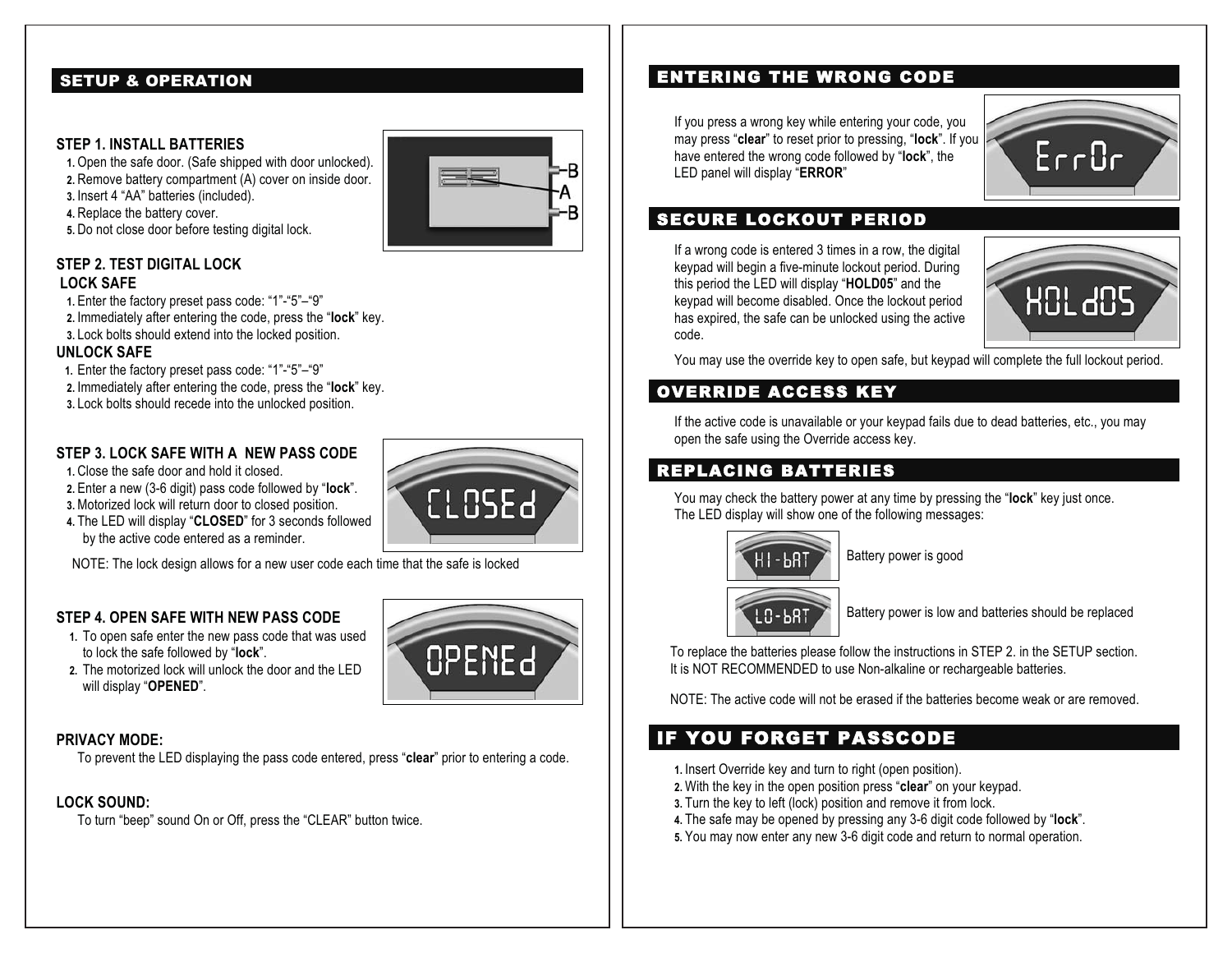## ORDERING NEW / REPLACEMENT KEYS

**The following information is required to order keys:**

## **1. PROOF OF OWNERSHIP (1 of 2 Options Below)**

## **SALES RECEIPT & IDENTIFICATION – INTERNATIONAL ORDERS ONLY!**

- Copy of sales receipt showing Store, Date & Product Description.
- Copy of your picture I.D. (Drivers license, passport, regular I.D.).

#### **PRODUCT OWNERSHIP VERIFICATION FORM**

If sales receipt is not available, contact us by email or telephone to request a "Product Ownership Verification Form".

## **2. ORDER INFORMATION**

#### **CONTACT INFORMATION**

#### **PRODUCT INFORMATION** • Safe Model #

- Name & Shipping Address
	- E-mail address (If Available) • Safe Serial #
- Telephone Number
- Best Time to Contact You
- 
- 
- Lock Key #
- Quantity of Keys Ordered

#### **3. PAYMENT INFORMATION**

#### **AMOUNT DUE**

•

•

- Per Key: US/Canada - \$12.00 (USD) Australia - \$15.00 (AUD) Germany - 11.00 (EU)
- Express Delivery: Contact us for Additional Charges
- **METHOD OF PAYMENT**
- Telephone: Visa or **MasterCard** • Mail:
- Check or

Money Order

Subject to change without prior notification.

## LOCATING SAFE IDENTIFICATION NUMBERS

#### **SERIAL NUMBER**

Located on lower right corner on front of safe. Do Not Remove Safe I.D. Tags!



#### **KEY NUMBER**

4 Digit Number etched on the metal collar located around the key hole.



## MOUNTING KIT

You may bolt your safe to the wall or floor to added theft protection and resistance to tipping. Your safe has pre-drilled bolt-down holes in the back panel and in the floor.

To secure your safe to the wall and/or floor:

- **1.** Select a suitable and convenient location for your safe.
- **2.** Empty the safe and remove the carpet
- **3.** Locate the predrilled holes on the inside of safe
- **4.** Place your safe in the desired location.
- **5.** Line up the predrilled holes and mark the floor or wall through the holes. NOTE: It is not recommended to attempt to bolt to both floor and wall.
- **6.** Move the safe aside to clear marked spots for drilling.
- **7.** Drill holes appropriate for hardware being used and the mounting surface INCLUDED: (2 each – bolts, washers and masonry anchors).
- **8.** Place the safe back over the holes and install the fasteners as required.
- **9.** Once completed, replace the carpet.

NOTE: Bolting/unbolting of the unit is at the consumer's expense and discretion. LH Licensed Products is not responsible for any costs incurred if the unit is to be replaced

If you have any questions about mounting the safe, please check with your local home center/hardware retailer or independent contractor.

## REMOVABLE SHELF

Models 5103, 5104, 5107 & 5108

If your safe is equipped with a removable shelf, it can easily be removed to accommodate the storage of taller or larger items.

- 1. Empty shelf of all contents and remove any carpeting
- 2. Remove by lifting and tilting to side to fit through door opening.

DO NOT discard shelf. It is recommended that you for future needs.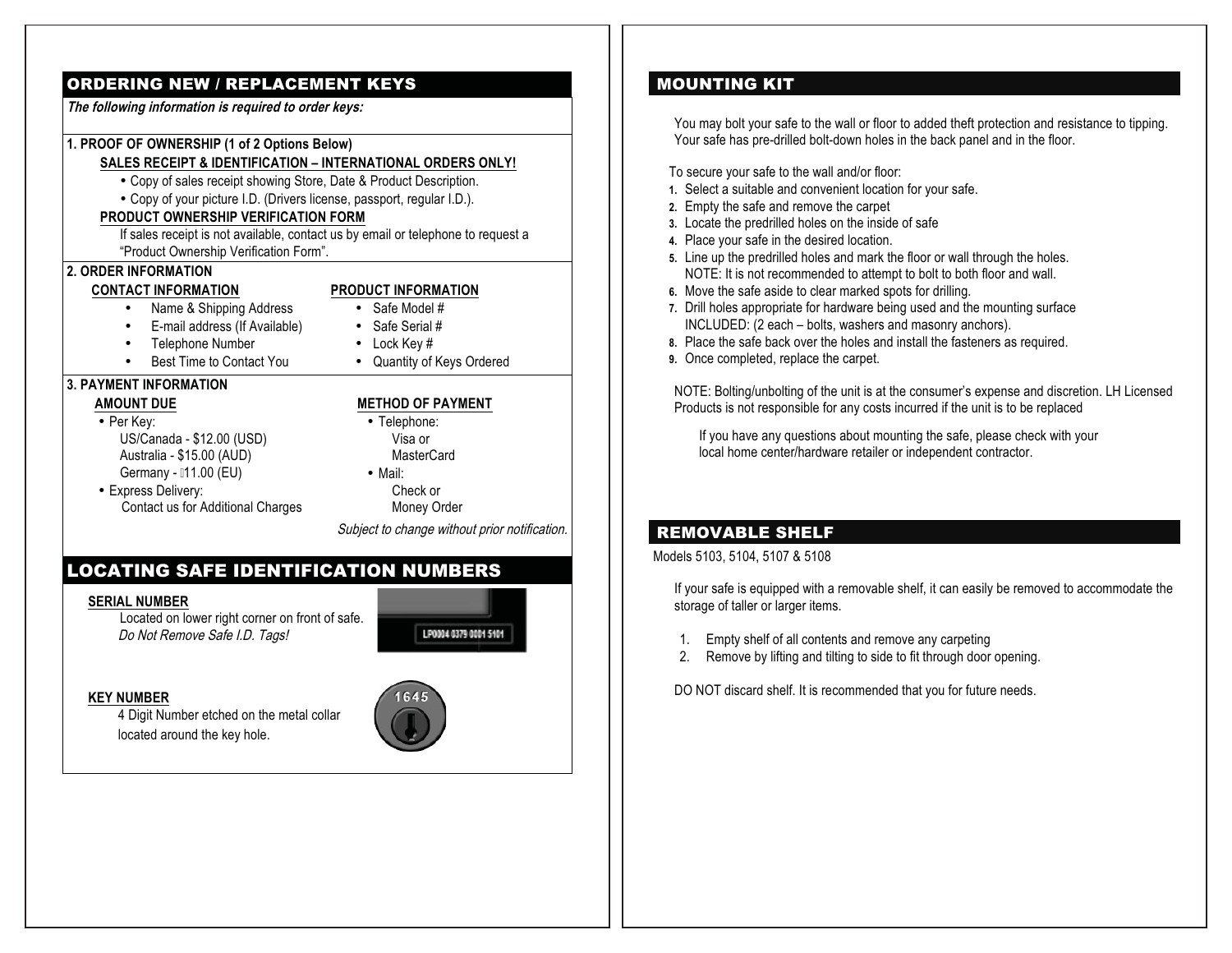## LIMITED WARRANTY

LH Licensed Products, Inc., ("LHLP, Inc.") warrants that for a period of seven (7) years from the date of purchase, this product will be free from structural or mechanical defects resulting from materials or workmanship. LHLP, Inc., at its sole option and as the purchaser's sole remedy under this warranty, will repair or replace this product or any component of the product found to be defective during the warranty period. Replacement or repair will be made with a new or remanufactured product or component. If the product is no longer available, replacement may be made with a similar product of equal or greater value. THIS IS YOUR EXCLUSIVE WARRANTY.

Our goods come with guarantees that cannot be excluded under the Australian Consumer Law. You are entitled to a replacement or refund for a major failure and for compensation for any other reasonably foreseeable loss or damage. You are also entitled to have the goods repaired or replaced if the goods fail to be of acceptable quality and the failure does not amount to a major failure.

This warranty is only valid for the original retail purchaser from the date of initial retail purchase and is not transferable. You must keep the original sales receipt. Proof of purchase is required to obtain warranty service.

LHLP, Inc. dealers, service centers, or retail stores selling this product do not have the right to alter, modify or in any way change the terms and conditions of this warranty.

This warranty does not apply to the finish on the product. This warranty does not cover normal wear and tear of parts or damage resulting from any of the following: negligent use or misuse of the product, use contrary to the operating instructions, disassembly, repair or alteration by anyone other than LHLP, Inc. or an authorized service center, improper installation, or exposure to extremes of heat or humidity. Further, the warranty does not cover Acts of God, such as fire, flood, hurricanes and tornadoes.

LHLP, Inc. shall not be liable for any incidental or consequential damages caused by the breach of any express or implied warranty or otherwise relating to the sale of this product. LHLP, Inc. is also not responsible for: costs associated with removing or installing the product; damage or loss of the contents of the product; nor for the unauthorized removal of the contents; or damages incurred during shipment.

THE ABOVE WARRANTY IS IN LIEU OF ALL OTHER WARRANTIES, EXPRESS OR IMPLIED, INCLUDING ANY WARRANTIES OF MERCHANTABILITY OR FITNESS FOR A PARTICULAR PURPOSE, AND LHLP, INC. DISCLAIMS ANY AND ALL OTHER COVENANTS AND WARRANTIES.

Except to the extent prohibited by applicable law, any implied warranty of merchantability or fitness for a particular purpose is limited in duration to the duration of the above warranty period. Some states, provinces or jurisdictions do not allow the exclusion or limitation of incidental or consequential damages or limitations on how long an implied warranty lasts, so the above limitations or exclusion may not apply to you. This warranty gives you specific legal rights, and you may also have other rights that vary from state to state, or province to province, or jurisdiction to jurisdiction.

**Modèles 5103 - 5113** 

**Coffre-fort de sécurité en acier avec horloge numérique** 

## CONTENU DE L'EMBALLAGE

#### NE PAS RETOURNER LE COFFRE-FORT AU MAGASIN !

En cas de pièces manquantes ou de difficultés sur le fonctionnement de votre coffre-fort, veuillez contacter le Service d'Assistance Client par téléphone.

**1** – Coffre-fort de sécurité en acier

- **1** Mode d'emploi
- **2** Clés d'accès de priorité
- **4** Batteries "AA"
- **1** Trousse d'assemblage avec outils

Le magasin ne reprendra pas le produit sans autorisation préalable. il vous faudra d'abord contacter le Service d'Assistance au Consommateur.

États-Unis/Canada **1-877-354-5457**(numéro sans frais) Australie **0011-800-5325-7000** (numéro sans frais) Allemagne **00-800-5325-7000** (numéro sans frais)

## VUE D'ENSEMBLE DU PRODUIT



- **A**  Panneau d'affichage DEL
- **B** Corps du rangement du coffre-fort
- **C** Assemblage de la porte du coffre-fort
- **D** Bloc numérique électronique
- **E** Couvercle de la clé de priorité
- **<sup>F</sup>** Étiquette du numéro de série

## IMPORTANT!

Enlever les coins en plastique ( **A**) se trouvant à l'extérieur de la porte du coffre-fort avant son utilisation.

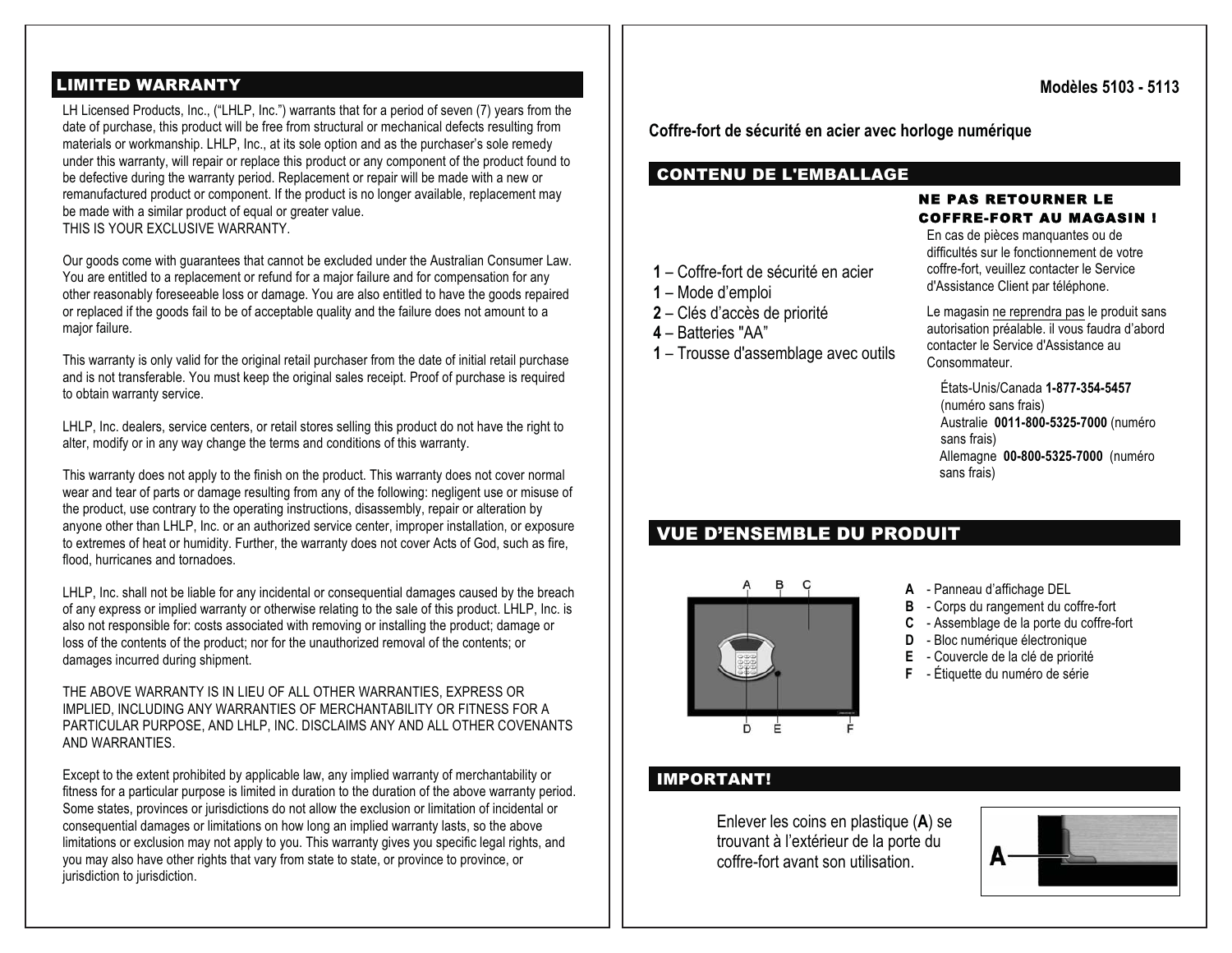## INSTALLATION

#### **ÉTAPE N°1. INSTALLER LES BATTERIES**

- **1.** Ouverture du coffre-fort (expédie avec la porte verrouillée.)
- **2.** Enlever le couvercle (A) du compartiment des batteries se trouvant sur l'intérieur de la porte.
- **3.** Introduire les batteries « AA » (comprises)
- **4.** Replacer le couvercle des batteries.
- **5.** Ne pas fermer la porte avant d'avoir tester la serrure numérique.



#### **ÉTAPE N°2. TEST DE LA SERRURE NUMÉRIQUE Verrouiller le coffre-fort**

- **1.** Saisir le code secret préréglé : "1"-"5"–"9"-"B".
- **2.** Faire tourner la poignée vers la droite dans les cinq secondes.
- **3.** Les boulons de verrouillage se mettront en position de verrouillage.

#### **Déverrouiller le coffre-fort**

- **1.** Saisir le code secret préréglé : "1"-"5"–"9"-"B".
- **2.** Faire tourner la poignée vers la droite dans les cinq secondes.
- **3.** Les boulons de blocage devraient se rétracter en position de déverrouillage.

#### **ÉTAPE N°3. VERROUILLER LE COFFRE-FORT AVEC UN NOUVEAU CODE SECRET**

- **1.** Fermer la porte du coffre-fort et la maintenir fermée.
- **2.** Saisir un nouveau code secret (3 à 6 chiffres) suivi par "**lock**".
- **3.** La serrure motorisée remettra la porte en position verrouillée.
- **4.** Le DEL affichera "**CLOSED**" pendant 3 secondes suivies du code actif saisi, comme rappel.

REMARQUE : La conception de la serrure permet à un nouvel utilisateur de saisir un code à chaque fois que le coffre-fort est verrouillé

#### **ÉTAPE** N°4**. OUVRIR LE COFFRE-FORT AVEC UN NOUVEAU CODE SECRET**

- **1.** Pour ouvrir le coffre-fort, saisir le nouveau code secret qui a été utilisé pour verrouiller le coffre-fort suivi par "**lock**".
- **2.** La serrure motorisée déverrouillera la porte et le DEL affichera "**OPENED**".

#### **MODE CONFIDENTIEL:**

Pour éviter au DEL d'afficher le code secret saisi, appuyer sur "**clear**" avant de saisir un code.

#### **SON ÉMIS PAR LE VERROUILLAGE:**

Pour mettre en marche/ arrêt le son du « Bip », appuyez sur le bouton « CLEAR » deux fois.

# **CLOSEd**

OPENEd

## SAISIR LE MAUVAIS CODE

Si vous appuyez sur une mauvaise touche en saisissant votre code, vous pouvez appuyer sur "**clear**" pour remettre à zéro avant d'appuyer sur "**lock**". Si vous avez saisi le mauvais code suivi de "**lock**", le panneau DEL affichera "**ERROR**"



## PÉRIODE DE VERROUILLAGE DE SÉCURITÉ

Si un code secret incorrect est saisi trois fois de suite, le bloc numérique rentrera dans une période de verrouillage de sécurité de cinq minutes. Pendant cette période, le DEL affichera "**HOLD05**" et le bloc numérique sera désactivé. Une fois la période de verrouillage expirée, le coffre-fort pourra être déverrouillé en utilisant le code actif



Vous pouvez utiliser la clé de priorité pour ouvrir le coffre-fort mais le bloc numérique devra terminer la période complète de verrouillage.

## CLÉ D'ACCÈS DE PRIORITÉ

Si le code actif n'est pas disponible ou si le bloc numérique tombe en panne à cause de batteries déchargées, etc., vous pouvez ouvrir le coffre-fort en utilisant la clé d'accès de priorité.

## REMPLACER LES BATTERIES

Vous pouvez vérifier l'état de chargement des batteries en appuyant sur la touche "**lock**" juste une seule fois. L'affichage DEL indiquera un des messages suivant :



La puissance des batteries est bonne



La puissance des batteries est faible et les batteries doivent être remplacées

Pour replacer les batteries, veuillez suivre les instructions à l'ÉTAPE 2. dans la section d'INSTALLATION. Il n'est PAS RECOMMANDÉ d'utiliser des batteries non-alcalines ou rechargeables. REMARQUE : Le code actif ne sera pas effacé si les batteries sont faibles ou si elles sont enlevées.

## SI VOUS OUBLIEZ VOTRE CODE SECRET

- **1.** Introduire la clé de priorité et faire tourner vers la droite (position ouverte).
- **2.** Avec la clé en position ouverte, appuyer sur "**clear**" sur votre bloc numérique.
- **3.** Faire tourner la clé vers la gauche (position de verrouillage) et l'enlever de la serrure.
- **4.** Il est possible d'ouvrir le coffre-fort en saisissant un code quelconque de 3 à 6 chiffres suivi de "**lock**".
- **5.** Vous pouvez maintenant saisir un quelconque nouveau code de 3 à 6 chiffres et revenir en fonctionnement normal.

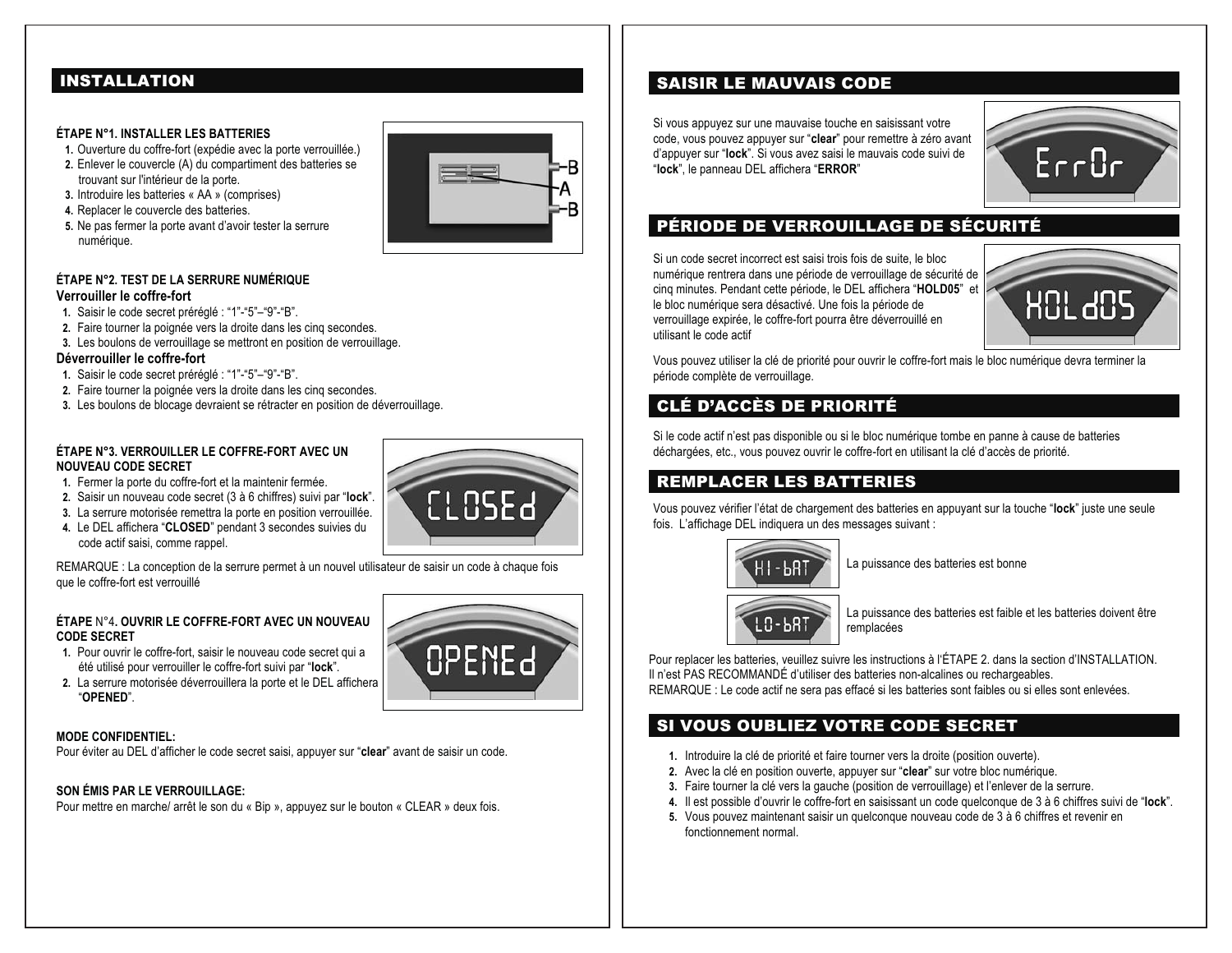## NUMÉRO DE SÉRIE DU COFFRE-FORT

Lorsque vous contacterez le Service d'Assistance au Consommateur, il vous faudra fournir le numéro de série de votre coffre-fort. L'étiquette du numéro de série est situé sur le coin droit en bas, sur l'avant du coffre-fort.



**IMPORTANT**: Ne Pas Enlever les Étiquettes! Elles vous seront nécessaires si votre coffre-fort tombe en panne ou si vous perdez vos clés.

#### COMBINAISONS PERDUES/ CLÉS DE REMPLACEMENT

**Les informations suivantes sont nécessaires pour commander des combinaisons et clés de remplacement:**

**1. PREUVE DE PROPRIÉTÉ (1 sur 2 options ci-dessous)** 

#### **RECU D'ACHAT & IDENTIFICATION - COMMENDES INTERNATIONALES SEULEMENT!**

- Copie du reçu d'achat indiquant le magasin, la date et la description du produit.
- Copie de votre Identification avec photo. (Permis de conduire, passeport, Identification normale).

#### **FORMULAIRE DE VÉRIFICATION DE L'APPARTENANCE DU PRODUIT**

Si le reçu d'achat n'est pas disponible, veuillez nous contacter par courriel ou par téléphone pour demander un "Formulaire de vérification de l'appartenance du produit".

#### **2. INFORMATION DE LA COMMANDE**

**COORDONNÉES** 

#### **INFORMATION SUR LE PRODUIT**

- •Nom et adresse d'expédition
- Numéro du Modèle de vente • Numéro de série du coffre-fort
- • Adresse électronique (si disponible) Numéro de téléphone
	- Numéro de clé de verrouillage
- Meilleure heure pour être contacter
	- Quantité des clés commandées

#### **3. INFORMATION DE PAIEMENT MONTANT À PAYER**

• Livraison par exprès:

•

•

• Par clé: États-Unis/Canada - \$12.00 (USD) Australie - \$15.00 (AUD) Allemagne - 11.00 (EU)

#### **MÉTHODE DE PAIEMENT**

• Téléphone : Visa ou MasterCard • Adresse: Chèque ou

Mandat

Sous réserve de changer sans avis préalable.

#### LOCALISER LES NUMÉROS D'IDENTIFICATION DU COFFRE-FORT

#### **NUMÉRO DE SÉRIE**

Situé sur le coin droit inférieur sur l'avant du coffrefortNe PAS enlever l'Identification du coffre-fort Étiquettes!

Contactez-nous pour frais supplémentaires

LP0004 0379 0001 5101

#### **NUMÉRO DE CLÉ**

Un numéro à 4 chiffres est gravé sur la bague métallique située autour du trou de la clé..



## TROUSSE D'ASSEMBLAGE

Vous pouvez fixer votre coffre-fort au mur ou au sol pour une protection supplémentaire contre le vol et une meilleure résistance au basculement.

Votre coffre-fort est doté de trous de fixation pré-percés sur le panneau arrière et sur le plancher. Pour fixer votre coffre-fort au mur et/ ou au sol :

- **1.** Sélectionner un endroit pratique et adapté pour votre coffre-fort.
- **2.** Vider le coffre-fort et enlever la moquette.
- **3.** Localiser les trous pré-percés sur l'intérieur du coffre-fort.
- **4.** Placer votre coffre-fort sur l'endroit souhaité.
- **5.** Aligner les trous pré-percés et faire une marque sur le plancher ou sur le mur au travers des trous.
- **6.** REMARQUE : Il n'est pas recommandé d'essayer de fixer le coffre-fort à la fois au plancher et au mur.
- **7.** Mettre le coffre-fort de côté pour effacer les marques de perçage.
- **8.** Percer les trous appropriés pour le matériel qui est utilisé et la surface d'assemblage.
- **9.** COMPRIS: (2 de chaque boulons, rondelles et pattes de scellement).
- **10.** Replacer le coffre-fort sur les trous et installer les pièces de fixation si nécessaires.
- **11.** Une fois terminé, remettre la moquette.

REMARQUE : La fixation/ le déboulonnage de l'unité est au frais et à la discrétion du consommateur. LH Licensed Products n'est aucunement responsable des coûts encourus si l'unité doit être remplacée.

Si vous avez des questions au sujet de l'assemblage du coffre-fort, veuillez contacter votre détaillant régional ou votre maître des travaux.

## ÉTAGÈRE AMOVIBLE

Modèles 5103, 5104, 5107 & 5108

Si votre coffre-fort est équipé d'une étagère amovible, elle peut être facilement enlevée pour pouvoir y stocker des articles plus hauts ou plus grands.

- **1.** Vider l'étagère de tout son contenu et enlever toute moquette.
- **2.** Enlever en soulevant et en basculant sur le côté pour faire passer par l'ouverture de la porte.

NE PAS se débarrasser de l'étagère. Il est recommandé de la garder pour une utilisation potentielle ultérieure.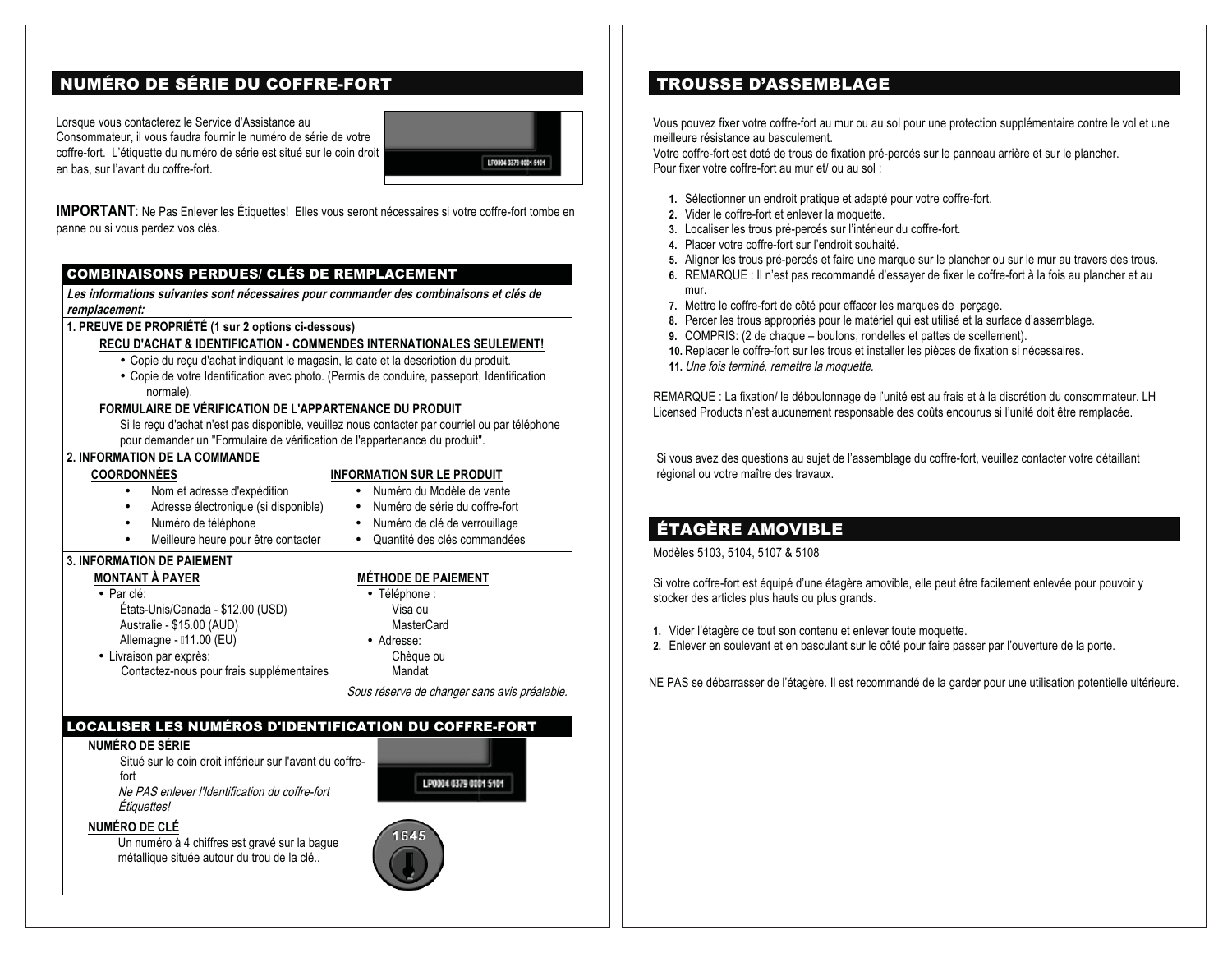## GARANTIE LIMITÉE

LH Licensed Products, Inc., ("LHLP, Inc.") garantit ce produit contre tout défaut mécanique ou de structure provenant des matériaux ou de la fabrication pendant une période d'sept (7) ans à partir de la date d'achat. LHLP, Inc., seul, a l'option et comme unique recours de l'acheteur en vertu de cette garantie, de réparer ou de remplacer ce produit ou toute composante de ce produit étant défectueuse pendant la période de garantie. Le remplacement ou la réparation seront réalisés aux moyens de produits ou composantes reconstruits. Si le produit n'est plus disponible, son remplacement se fera avec un produit similaire ou de valeur égale ou supérieure. CECI EST VOTRE GARANTIE EXCLUSIVE.

Cette garantie n'est seulement valable que pour l'acheteur d'origine au détail à partir de la date d'achat initial et elle n'est pas transférable. Il vous faudra garder le reçu d'achat d'origine. Le justificatif d'achat est nécessaire pour l'exécution de cette garantie.

Les concessionnaires, centres de service ou magasins au détail de LHLP, Inc. qui vendent ce produit n'ont pas le droit d'altérer, de modifier ou de changer d'une quelconque façon que ce soit les conditions générales de cette garantie.

Cette garantie ne s'applique pas à la finition sur le produit. Cette garantie ne couvre pas l'usure normale des pièces ou les dommages provenant de ce qui suit : une utilisation négligente ou une mauvaise utilisation du produit, une utilisation contraire aux instructions de fonctionnement, une réparation ou une modification par quiconque autre que LHLP, Inc. ou un centre de service autorisé, une installation incorrecte ou une exposition à une humidité ou à une chaleur extrêmes. En outre, la garantie ne couvre pas les catastrophes naturelles comme les feux, les inondations, les ouragans et les tornades.

LHLP, Inc. n'est pas responsable de tout dommage direct ou indirect causé par l'inexécution de toute garantie expresse ou tacite ou autre relative à la vente de ce produit. LHLP, Inc. n'est aussi pas responsable: des coûts associés à l'enlèvement ou l'installation du produit ; des dommages ou des pertes du contenu du produit ; de l'enlèvement non autorisé du contenu ; ou des dommages produits lors de l'expédition.

LA GARANTIE CI-DESSUS REMPLACE TOUTES LES AUTRES GARANTIES, EXPRESSES OU TACITES, Y COMPRIS TOUTES GARANTIES DE QUALITÉ MARCHANDE OU D'APTITUDE À UN USAGE PARTICULIER ET LHLP, INC. DÉCLINE TOUT AUTRE CONVENTION ET GARANTIE.

Sauf par ce qui est interdit par la loi applicable, toute garantie tacite marchande ou d'aptitude pour un usage particulier est limitée à la durée de la période de garantie ci-dessus. Certains états, provinces ou juridictions ne permettent pas l'exclusion ou la limite des dommages directs ou indirects ou la limite sur la durée de la garantie tacite, par conséquent il se peut que la limite ou l'exclusion ne s'applique pas à vous. Cette garantie vous donne des droits spécifiques et il se peut que vous ayez aussi d'autres droits qui varient d'états en états ou de provinces en provinces ou de juridiction en juridiction.

La marque de fabrique Honeywell est utilisée sous la licence de Honeywell International Inc. Honeywell International Inc. ne fait aucune représentation ou garantie concernant ce produit. Fabriqué par LH Licensed Products, Inc., Carson, CA, États-Unis

**Caja fuerte de acero con cerradura digital** 

## CONTENIDO DEL PAQUETE

**2** – Llaves de acceso de emergencia

**1** – Kit de montaje con pernos

**1 –** Caja fuerte de acero **1** – Manual de operación

**4** – Baterías "AA"

#### ¡N O DEVUELVA LA CAJA FUERTE AL ALMACÉN!

Si faltan partes o tiene alguna dificultad en hacer funcionar la caja fuerte, comuníquese por teléfono con el Departamento de Ayuda al Consumidor.

El almacén no acepta los productos que se devuelvan a no ser que se haya obtenido autorización previa. Debe primero comunicarse con nuestro departamento de ayuda al consumidor.

US/Canadá **1-877-354-5457** (Llamada gratis-Toll Free) Australia **0011-800-5325-7000** (Toll Free) Alemania **00-800-5325-7000** (Toll Free)

## DESCRIPCIÓN GENERAL DEL PRODUCTO



- **A**  Panel de representación del LED
- **B** Caja del armario de la caja fuerte
- **C** Conjunto de la puerta de la caja fuerte
- **D** Teclado digital electrónico
- **E** Tapa de la llave de emergencia
- **F** Etiqueta del número de serie

## IMPORTANTE!

Antes de poner la caja fuerte en operación debe quitar las esquineras de plástico, de la parte exterior de la puerta de la caja fuerte

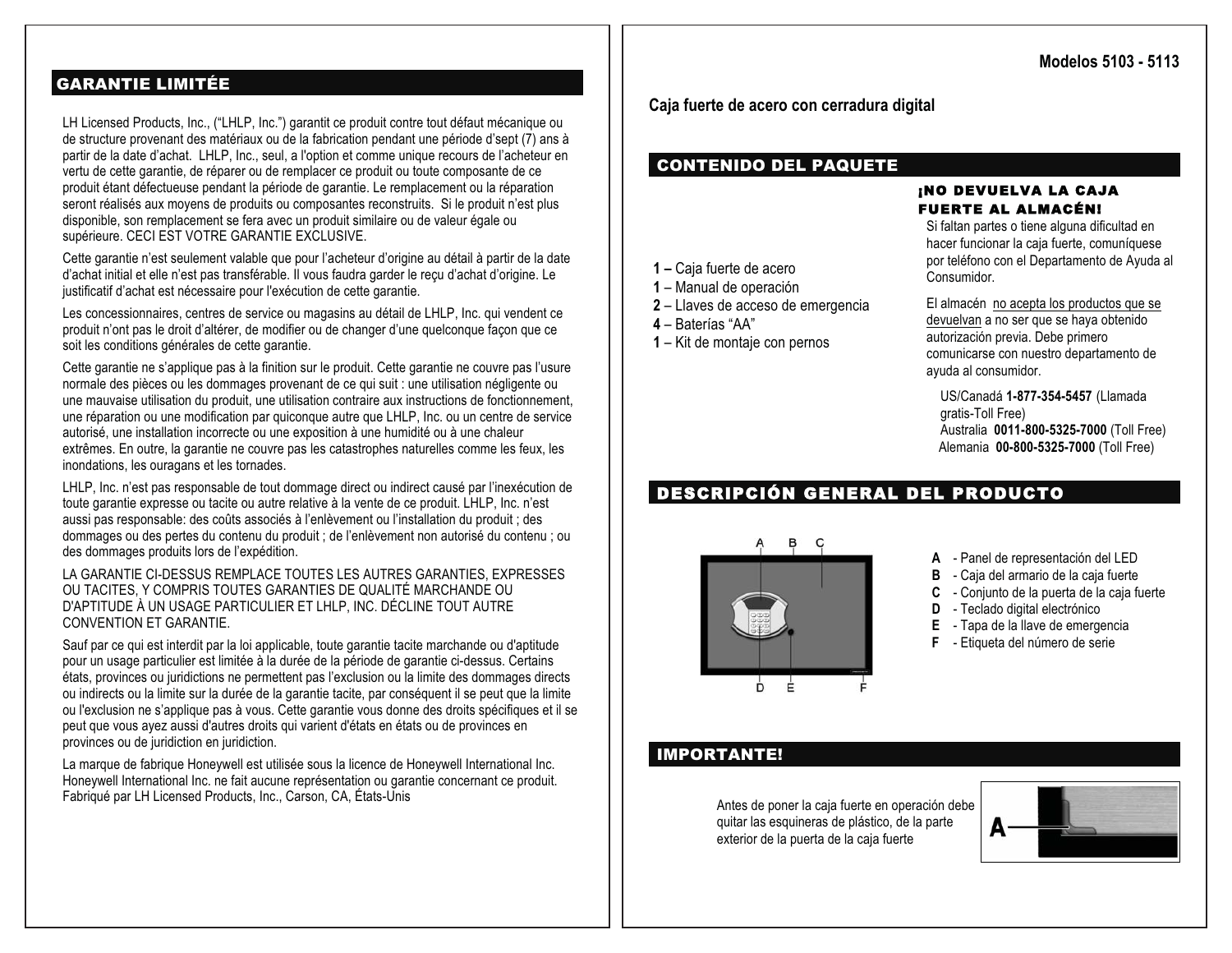## OPERACIÓN

#### **PASO 1. INSTALE LAS BATERÍAS**

- 1. Abra la puerta de la caja fuerte. (se envía con la puerta desbloqueada.)
- 2. Retire la tapa del compartimento (A) de la batería, que está en el interior de la puerta.
- 3. Inserte 4 baterías "AA" (se incluyen).
- 4. Devuelva la tapa de la batería a su lugar.
- 5. No cierre la puerta sin antes haber probado la cerradura digital.

#### **PASO 2. PRUEBA DE LA CERRADURA DIGITAL Bloquear la caja fuerte**

- 1. Ingrese el código personal prefijado en fábrica: "1"-"5"–"9"
- 2. Inmediatamente después de ingresar el código oprima el botón "**lock**".
- 3. Los pernos de bloqueo se deben extender hasta la posición de bloqueo.

#### **Desbloquear la caja fuerte**

- 1. Ingrese el código personal prefijado en fábrica: "1"-"5"–"9"
- 2. Inmediatamente después de ingresar el código oprima el botón "**lock**".
- 3. Los pernos de la cerradura debieran retractarse en la posición abierta.

#### **PASO 3. CIERRE LA CAJA FUERTE CON UN NUEVO CÓDIGO PERSONAL**

- 1. Cierre la puerta de la caja fuerte y sosténgala cerrada.
- 2. Ingrese un nuevo código personal (de 3 a-6 dígitos) seguido de "**lock**".
- 3. La cerradura a motor regresará la puerta a la posición de cerrada.
- 4. El LED indicará "**CLOSED**" durante 3 segundos seguido del código activo ingresado para recordarle.

NOTA: el diseño de la cerradura permite que cada vez que la caja fuerte se cierre se utilice un nuevo código de usuario.

#### **PASO 4. ABRA LA CAJA FUERTE CON UN NUEVO CÓDIGO PERSONAL**

- 1. Para abrir la caja fuerte, ingrese el nuevo código personal que se utilice para cerrar la caja fuerte seguido de "**lock**".
- 2. La cerradura motorizada abrirá la puerta y el LED indicará "**OPENED**".

#### **MODALIDAD DE PRIVACIDAD:**

Para evitar que el LED indique el código personal ingresado, oprima "**clear**" antes de ingresar un código.

#### **SONIDO DE LA CERRADURA:**

Para Prender o Apagar el "beep", oprima dos veces el boton de "CLEAR"

H ! - PB.

LO-68T

La potencia de la batería es baja y entonces debe remplazar las baterías

Pour replacer les batteries, veuillez suivre les instructions à l'ÉTAPE 2. dans la section d'INSTALLATION. Il n'est PAS RECOMMANDÉ d'utiliser des batteries non-alcalines ou rechargeables. REMARQUE : Le code actif ne sera pas effacé si les batteries sont faibles ou si elles sont enlevées.

La potencia de las baterías es adecuada

## EN CASO QUE SE LE OLVIDE EL CÓDIGO PERSONAL

- 1. Inserte la llave de EMERGENCIA y gírela hacia la derecha (posición de abrir).
- 2. Teniendo la llave en la posición de abrir, oprima "**clear**" en el teclado.
- 3. Gire la llave hacia la izquierda a la posición (cierre) y sáquela de la cerradura.
- 4. La caja fuerte se puede abrir oprimiendo cualquier código digital, de 3-6 dígitos seguido por "**lock**".
- 5. Ahora puede ingresar cualquier nuevo código de 3-6 dígitos y volver a la operación normal.

Se puede utilizar la llave de emergencia para abrir la caja fuerte; pero el teclado terminará el periodo de cierre completo.

## LLAVE DE ACCESO DE EMERGENCIA

periodo el LED indicará "**HOLD05**" y el teclado quedará desactivado.

INGRESO DEL CÓDIGO EQUIVOCADO

Si no se dispone del código activo o su teclado le falla debido a baterías desgastadas, etc., puede abrir la caja fuerte utilizando la llave de acceso de emergencia.

## PARA REMPLAZAR LAS BATERÍAS

Puede verificar la potencia de las baterías, en cualquier momento, oprimiendo el botón de "**lock**" sólo una vez. El LED indicará uno de los siguientes mensajes:



utilizando el código activo.







PERIODO DE CIERRE DE SEGURIDAD En caso que haya ingresado 3 veces de seguido el código equivocado, el teclado digital iniciará un periodo de cierre de cinco minutos. Durante este Cuando haya terminado el periodo de cierre, la caja fuerte se puede abrir



А ·B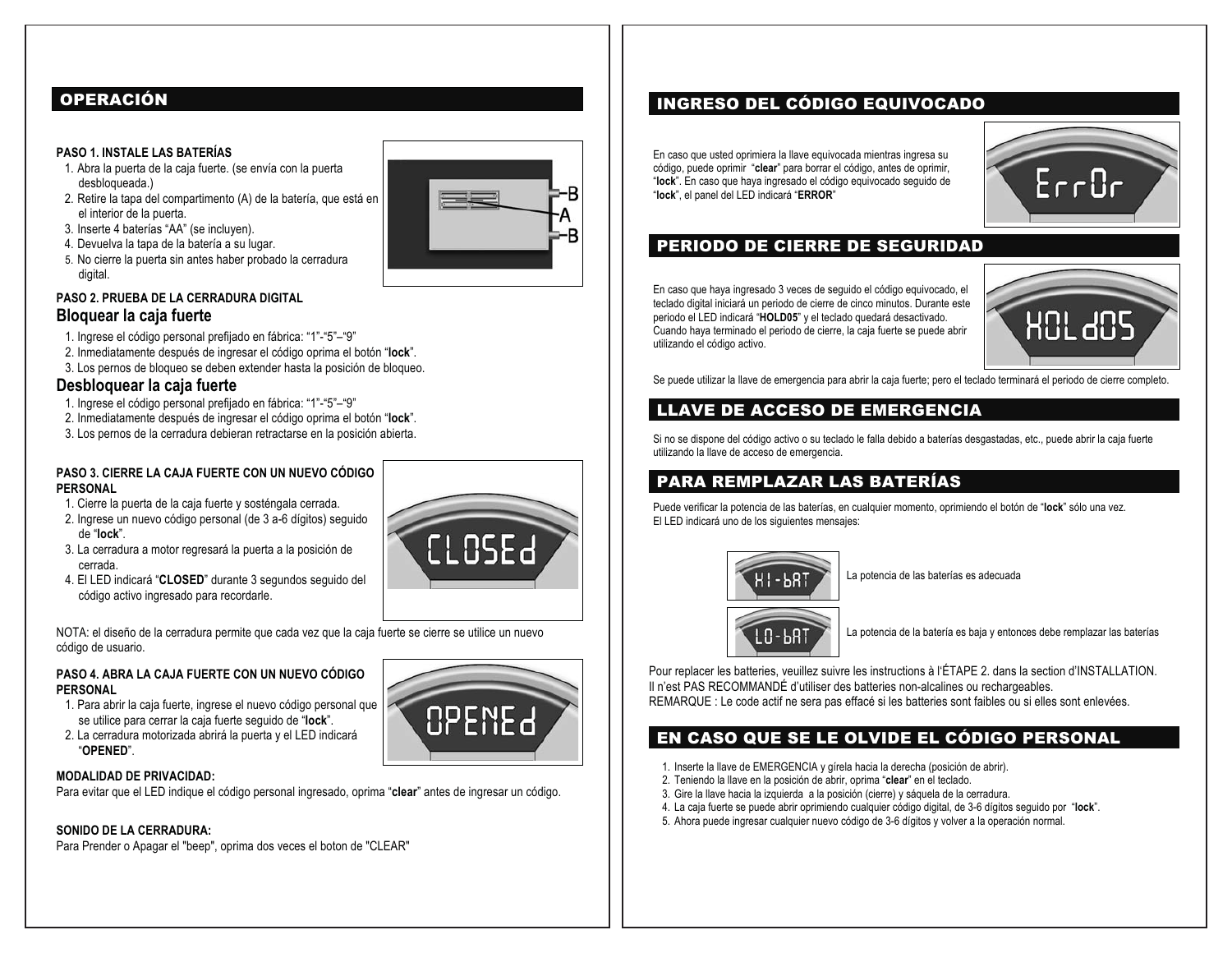## NÚMERO DE SERIE DE LA CAJA FUERTE

Cuando se comunique con el Consumer Assistance Department, debe darles el número de serie de su caja fuerte. La etiqueta del número de serie está ubicada en la esquina derecha inferior al frente de la caja fuerte.



**IMPORTANTE**: ¡Nunca quite las etiquetas! , porque las va a necesitar en caso que su caja fuerte le falle o se le llegaran a perder las llaves.

## PARA COMUNICARSE CON EL DEPARTAMENTO DE AYUDA AL CONSUMIDOR

**EMAIL:** LHLPCustomerService@LHLPinc.com **DIRECCIÓN:** Consumer Assistance Dept. LH Licensed Products, Inc. 860 East Sandhill Avenue Carson, CA 90746 USA **TELÉFONO** US/Canada **1-877-354-5457** (Toll Free) Australia **0011-800-5325-7000** (Toll Free) Alemania **00-800-5325-7000** (Toll Free) **HORAS DEL CENTRO DE**  US/Canadá **7am – 5pm** (PST) lunes-viernes **LLAMADAS:**  Australia **12am - 10am** (AEST) **martes–sábado** Alemania **4pm - 2am** (CET) **lunes–viernes HORAS PARA DEVOLVER**  Australia **12am – 3pm** (AEST) **martes–sábado LA LLAMADA:**  Alemania **4pm - 7am** (CET) **lunes–viernes** 

#### **HORAS INTERNACIONALES PARA DEVOLVER LLAMADAS:**

Si necesita hablar con un asistente del consumidor y no puede comunicarse durante las horas regulares del Centro de Llamadas, le agradeceremos nos envíe un correo electrónico o deje un mensaje en el teléfono, dando su nombre, número de teléfono y la mejor hora para que nos comuniquemos con usted durante las Horas Para Devolver Llamadas anteriormente indicadas. Le devolveremos la llamada el siguiente día de trabajo.

## KIT DE MONTAJE

Puede apernar la caja fuerte a la pared o al piso, como medio de protección adicional y al mismo tiempo evitar que la caja se ladee. La caja fuerte ha sido provista con hoyos pre-taladrados para apernarla al piso o al panel posterior.

Para asegurar la caja fuerte a la pared o al piso:

- **1.** Seleccione un lugar conveniente y apropiado, para la caja fuerte.
- **2.** Vacíe la caja fuerte y quite la alfombra.
- **3.** Busque los hoyos pre-taladrados en el interior de la caja fuerte.
- **4.** Coloque la caja fuerte en el lugar que desea.
- **5.** Alinee los hoyos pre-taladrados y marque el piso o la pared a través de los hoyos.
- **6.** NOTA: No recomendamos que trate de apernarlos al piso o la pared a la vez.
- **7.** Mueva la caja fuerte hacia el lado, para que queden expuestos los puntos marcados para taladrar los hoyos.
- **8.** Taladre los hoyos al tamaño del herraje que va a utilizar y que correspondan a la superficie de montaje.
- **9.** SE INCLUYEN: (2 de cada uno pernos, arandelas y anclaje de mampostería).
- **10.** Coloque la caja fuerte sobre los hoyos e instale los sujetadores que necesite.
- **11.** Una vez que termine, cubra el área nuevamente con la alfombra.

NOTA: Los gastos por atornillar/desatornillar la unidad corren por cuenta del consumidor y a su propia decisión. LH Licensed Products no se hace responsable por ningún costo incurrido, en caso que sea necesario reemplazar la unidad.

Si quisiera hacer alguna pregunta sobre el montaje de la caja fuerte, verifique con el minorista o contratista local.

## ESTANTE REMOVIBLE

Modelos 5103, 5104, 5107 & 5108

Si su caja fuerte está equipada con un estante removible, la puede sacar fácilmente para acomodar el almacenamiento de

artículos altos o voluminosos.

- 1. Retire todo el contenido del estante para que quede vacío, y retire la alfombra.
- 2. Para retirar el estante, levántelo y ladéelo para que quepa a través de la puerta.

NO SE DESHECHE el estante. Se recomienda que lo guarde porque lo podría necesitar en el futuro.